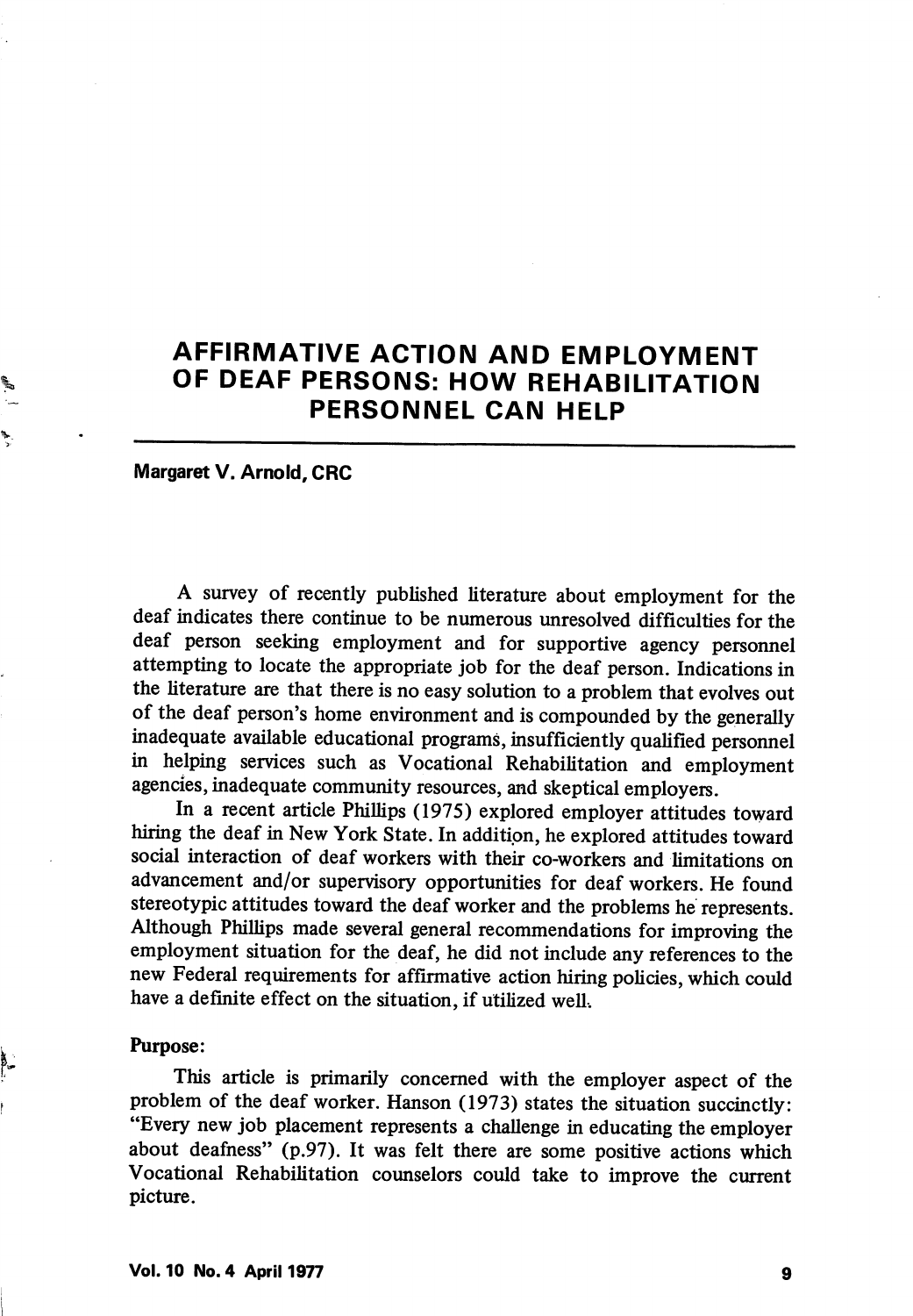A survey of several businesses of varying sizes was conducted in a representative metropolitan area to determine the extent of contact with the deaf and what, if any, coping mechanisms were utilized for communication. The intent was to use information, ideas, and suggestions which developed from these employer contacts to develop spedfic recommendations for improving the employment picture for deaf persons. The Vocational Reha bilitation Act of 1973, Section 503, requires an affirmative action policy be instituted by any company who does business with the Federal Government under a contract to provide either personal or non-personal services, including construction, in any amount in excess of \$2,500 (U.S. Department of Labor, 1975). The major thrust of this paper will be to formulate methods for assisting employers to implement affirmative action programs for hiring the deaf, handicapped individual through cooperative efforts with Vocational Rehabilitation personnel.

#### The Survey:

The nine companies surveyed were selected with an attempt to include a variety of types of employment. They included government agencies (Federal and State), large companies (a major chain department store, a bank, a utilities company and a major clothing manufacturer), and small businesses (a furniture manufacturer and a dental laboratory).

The number of employees per business ranged from 20 at the furniture manufacturers to 10,800 at the utility company. There were several basic questions asked: (1) How many employees do you have? (2) Have you ever had deaf applicants for employment? (3) How many deaf employees do you currently have and what positions do they hold? (4) How many deaf employees are you aware of in your company during the past two to three years and what were their jobs? (5) What problems were encountered and how did you cope with them during the initial interview and after the deaf person was hired? (6) Would you be interested in attending a workshop designed to orient you (and pertinent supervisory personnel) to working with the deaf? For purposes of this survey "deaf" was defined as a person who is unable to understand speech in most situations with or without a hearing aid.

Contacts with employers were made either by phone or personal contact. The results of the survey are summarized and several general ob servations follow.

Among the six private businesses surveyed two had never had contact with a deaf applicant. Among these six businesses only two have entry examinations: one is fortunate in having a clerical worker fluent in sign language in the testing department. They have also cooperated with Vo cational Rehabilitation counselors in the past in arranging for interpreters for testing situations. The other company has no special way of handling testing with a deaf applicant, but would cooperate with Vocational Rehabilitation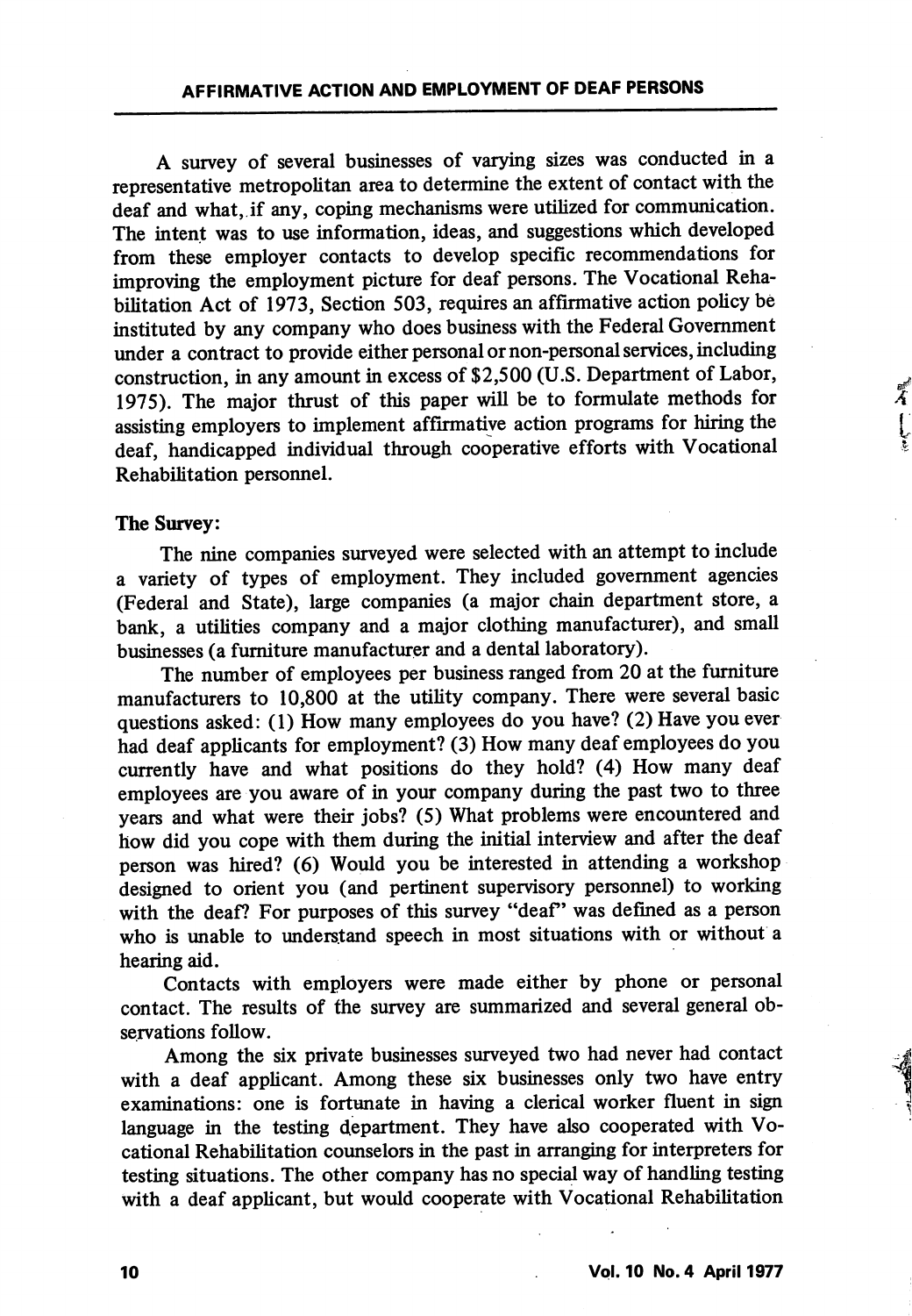personnel during testing if requested. The onus is clearly on the apphcant or his Vocational Rehabilitation counselor to provide an interpreter for entry tests.

Communication methods utilized during initial interviews varied. One company has an interviewer who knows some sign language. All companies had tried speaking slowly and clearly so the applicant could lipread as well as writing. At one small business, several employees and the owner had taken courses in sign language. In companies requiring medical examination prior to acceptance for employment, the deaf applicant's family or Vocational Rehabilitation counselor is relied upon for assistance. Also in three companies the Vocational Rehabilitation counselor is contacted for assistance once the deaf person is employed and problems of communication develop. Two of the companies found they could utihze other deaf employees for improving communication with new deaf employees.

For those five employers who had experience with deaf employees, all but one were interested in attending a workshop to famiharize them with deafness and how to more efficiently deal with communication problems. They provided interesting suggestions for content of such a workshop. None had developed an affirmative action plan at the time they were interviewed.

Among the five companies who felt they could employ the deaf, two had only three positions they felt were feasible. The other companies saw many different positions which a deaf worker could fill. The fact that this had not yet occurred provides a definite take-off point for discussion in an employer workshop.

Also of value in stimulating discussion would be sharing the attitudes and ideas some of the employers interviewed expressed. For example, whether a deaf person understands he must come to work every day on time and remembering that you don't need to talk louder to a deaf person to help commimication—one employer found he was talking louder to all his em ployees—were mentioned.

Among the three government agencies there were two Federal (Internal Revenue Service and Social Security) and a State Personnel Department (clerical positions only). The Federal agencies each have a Coordinator for Hiring the Handicapped. They have both had deaf applicants and hired some of them, although the number hired is very small. There have only been a few deaf applicants for clerical positions with the State, and only one had been hired, according to the person interviewed. There appeared to be several reasons for the low number hired; low test scores, unsuitability of deaf persons for specific positions available (perhaps due to the need for phone use in job), and lack of aggressive work on the part of Vocational Rehabilitation counselors in searching out available positions and "selling" the deaf applicant. However, with the State clerical jobs it appeared that one major problem is in the complexity of application forms and entry testing procedures. When asked if an interpreter could be allowed in the testing area

ÿ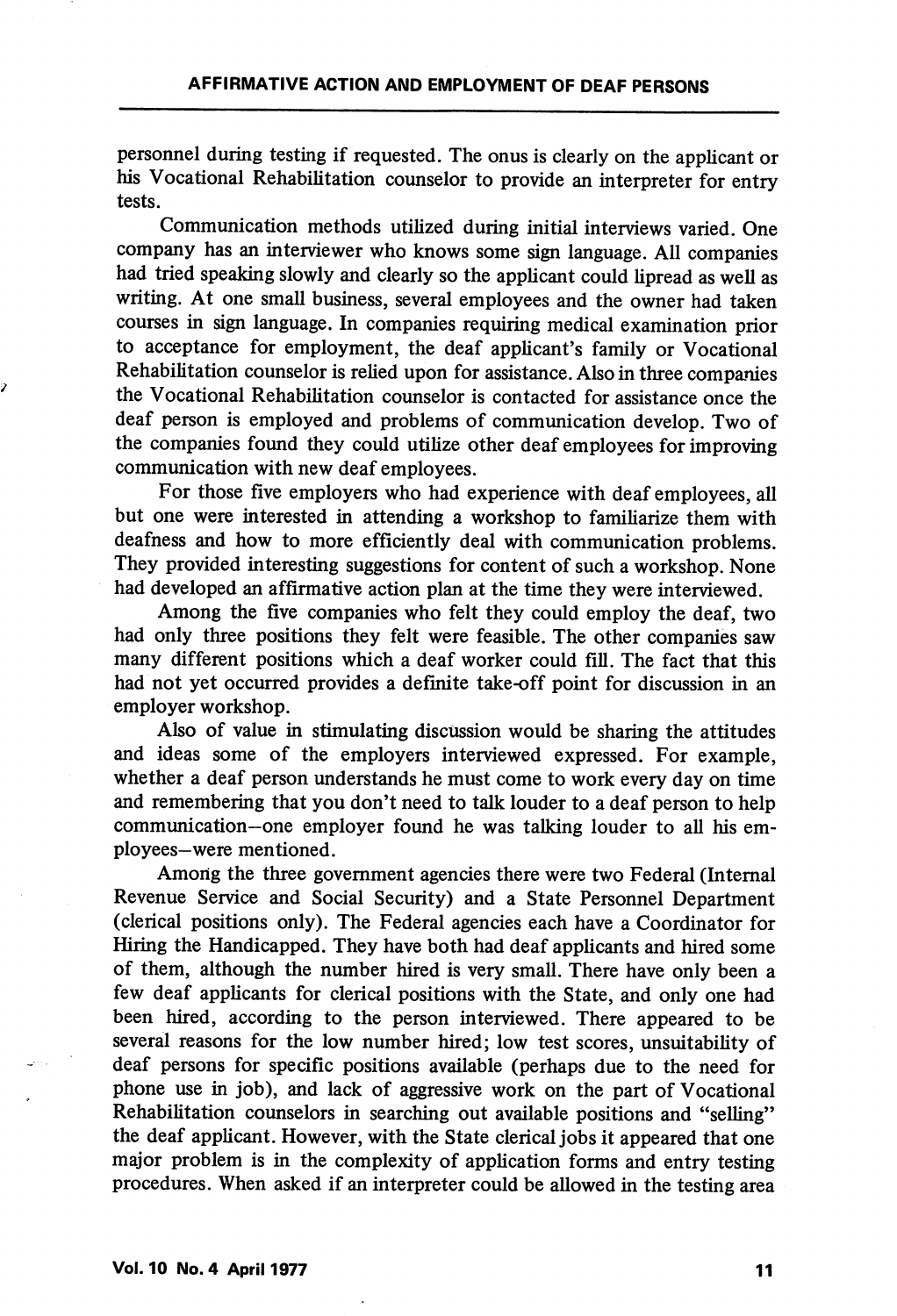with a deaf person, the personnel officer in charge of testing was unable to give a definite answer and unable to understand why current test procedures may be unfair. It appears there is a definite need here for education and possibly request for adaptation from a higher level than field counselors. Social Security has entry exams but they may be waived under certain conditions at the request of the Vocational Rehabilitation counselor. The same is technically true with the State, but is not as easily accomplished. IRS has entry exams for some positions and would be open to special testing arrangements for the deaf applicant. There was no difference in methods used for communication with deaf applicants and employees by government agencies as compared with those used by private companies.

At IRS, training for the new deaf employees was done in smaller segments than is done with hearing employees. At Social Security they have sign language courses given, for any employees who wish to take them.

All persons interviewed felt the inability to use the phone was the most serious handicap and felt that there were numerous positions that could be filled by deaf persons. Representatives of both Federal agencies endorsed the idea of a workshop for employers. The attitude of the two State personnel people interviewed seemed to be that they were uncertain they needed to learn more about the deaf. They did not appear to feel there was a problem within their agency for deaf applicants.

#### Observations:

There were a variety of reactions exhibited by employers, ranging from resistance to complete cooperation. In the case of the resistant employer, there is a possibility he may have been disturbed by questions about an affirmative action program for hiring the handicapped. Some very cooperative employers exhibited stereotyped views of how to cope with the communica tion problem and could improve their means of communication with a better understanding of the deaf. It is interesting that there have been relatively few deaf job applicants at any of these companies. It was surprising to find that no one mentioned problems with the deaf persons' educational level, ability to complete an application, or problems in understanding written notes. Based on readings in the literature concerning vocational maturity among the deaf, this surveyor expected more complaints in this area (Bolton, 1975; McHugh, 1975).

The jobs employers felt deaf applicants could perform generally fell into unskilled or semi-skilled areas. There appeared to be acceptance of deaf clerical workers where phone use was not required. There were no instances among the businesses surveyed of deaf professional and/or supervisory employees either now or in the past; there were indications from a few of the businesses that supervisory positions might be feasible.

There appears to be a need to upgrade current deaf employees and to open up jobs above the semi-skilled level. This cannot be accomplished just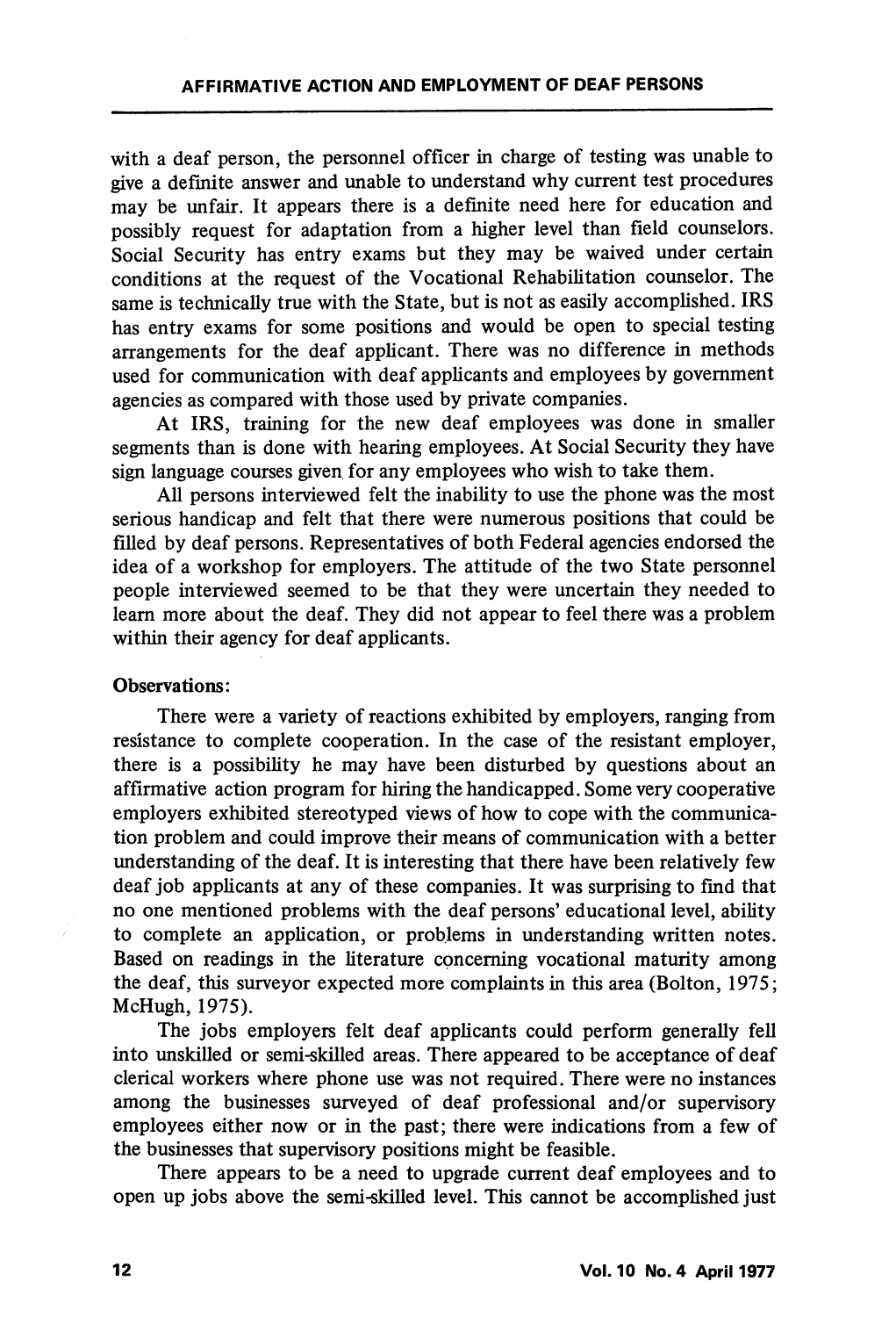through education of employers. It is essential to improve the prevocational experiences of deaf youth, both at home and in school. They must be given the opportunity to develop their vocational potential to the maximum as has recently been indicated by several writers (Bolton, 1975; Lorman, 1970; McHugh, 1975).

In several cases employers indicated that having one good deaf employee made hiring the next deaf person easier because the two could probably assist each other in training, retraining, etc.

## Recommendations:

Out of these observations and from reading recent literature come several recommendations to improve the vocational scene for the deaf. Recommendations are grouped into five areas.

## 1). Education Programs

Jochem (1970) suggests rigorous schooling in work habits and attitudes and in the ability to relate well to others in addition to improved vocational and academic training in schools for the deaf. He suggests com bining efforts among schools for the deaf to provide several quality curri culum options for deaf students.

Silver (1970) suggests more contact between schools for the deaf and local businesses to keep school programs updated. Based oh his findings, Lorman (1970) states that "apparently, both the type and level of the deaf adolescent's vocational preference become stabilized at a relatively young age." If this is true, the need to improve programs in schools for the deaf cannot be overemphasized.

# 2). Vocational Rehabilitation Programs

More aggressive rehabilitation counselors with creativity and flex ibility are needed to assist the deaf person who is job ready. One problem appears to be the necessity for convincing supervisors of the need for such innovations as interpreter services for on the job training and for training in vocational schools not equipped to instruct the deaf. The idea of a work shop to educate Vocational Rehabilitation supervisory and administrative personnel to deafness is suggested. There is also a need for work adjustment training personnel to assist a deaf person in job adjustment either prior to employment or once he has obtained employment. The concept of WAT after employment is a new one in my experience and is worth a tryespecially for low verbal deaf young persons.

Careful placement and follow-up services are stressed as necessities by Lauritsen (1970). Jackson (1974) suggests the creation of a placement specialist for the deaf to work cooperatively with the rehabilitation counselor. Jochem (1970) states the situation succinctly: "A proper placement of a good deaf worker has never failed to open up future jobs."-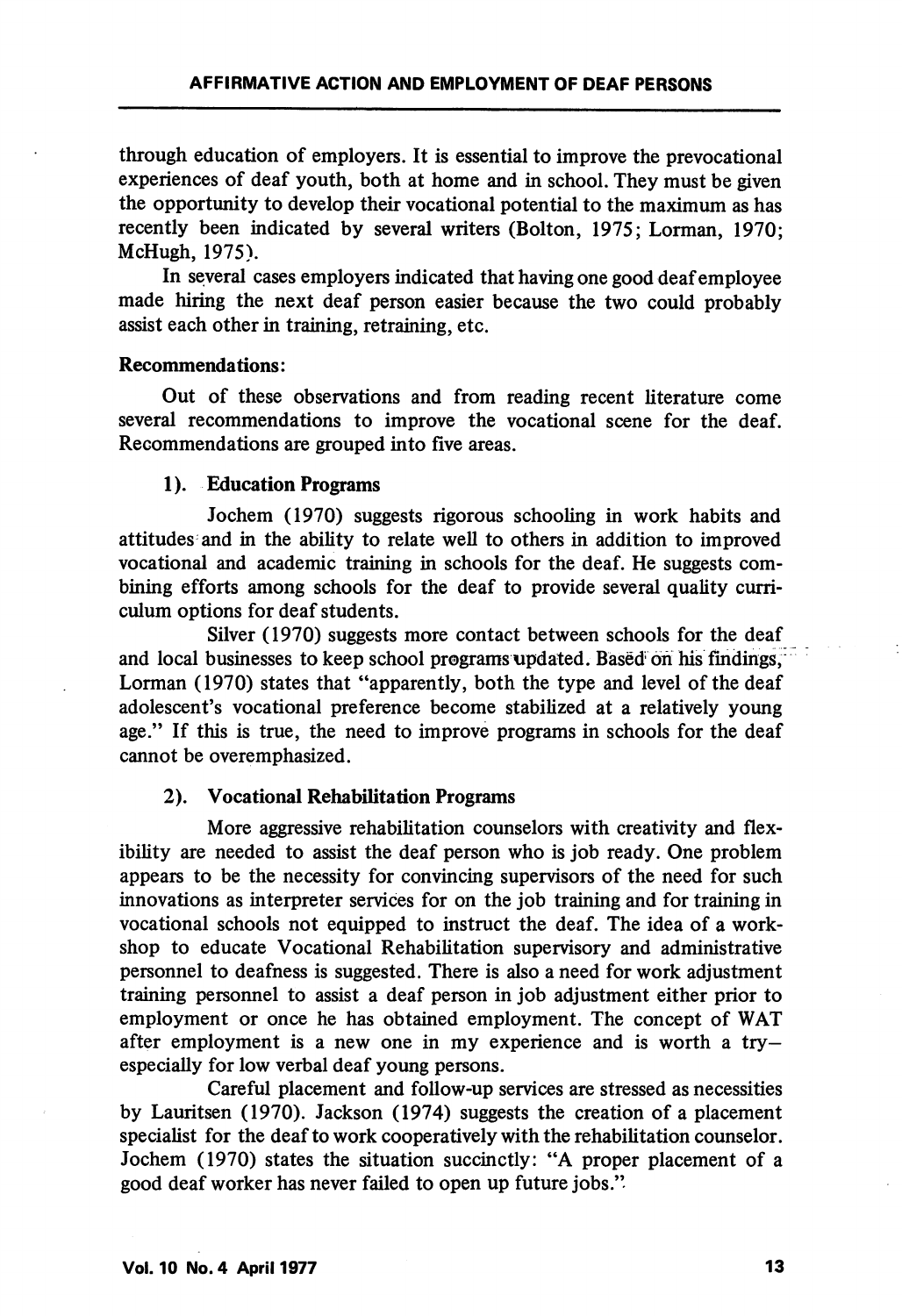## 3). Workshop for Employers

The response from most employers contacted was positive. Some even made suggestions. It is clear there are numerous misimderstandings, stereotypical ideas, and unintentional discriminations, which may be correct able through a workshop organized to orient employers to deafness. This could assist them in implementing affirmative action programs to hire the deaf by working out more appropriate testing procedures where entry tests are required, by suggesting appropriate methods of communication with a deaf employee, and by dispelling some of the fears about safety hazards and training problems.

Positive aspects of deaf employees, such as ability to work in noisy areas, thus resolving the problem created for some industries by recent industrial noise legislation, could be pointed out (Vemon, 1975). Information should be shared regarding how other companies have worked out such problems as "architectural barriers" to hiring the deaf (U.S. Civil Service Commission, 1974).

A useful audio visual presentation would include illustrations of deaf persons already employed in a variety of jobs. One essential thrust of the workshop should be to help employers see Vocational Rehabilitation personnel as resource persons who can assist them in developing affirmative action programs which meet the requirements of the Vocational Rehabilita tion Act of 1973, Section 503.

# 4). Orientation Package

Although a workshop can provide general information for the future or to improve present situations on the job, it seems that there is a need for something more immediate. For example, what could an employer who hires a deaf applicant today do to provide answers to questions asked by the supervisors and co-workers? A multi-media orientation package is an idea worth exploring. This could include: (1) slides and/or a film of inter action between a deaf worker and his co-workers; (2) lists of resource persons (such as Vocational Rehabilitation counselors for the deaf and interpreters); (3) lists of pertinent reading material; (4) recordings of how speech sounds to a deaf person at varying  $dB$  levels; (5) alphabet cards and some illustrations of basic signs. This idea needs development in all aspects including how it could be distributed most effectively.

#### 5). Employer Advisory Council

At present, efforts by Vocational Rehabilitation staff are underway in the metropolitan area involved in this study to set up a board of employers who are willing to work with Vocational Rehabilitation counselors in assessing job readiness of clients, in sharing problems about hiring the handicapped, and in eventually suggesting specific job possibilities within local companies which might fit a client under discussion. This is visualized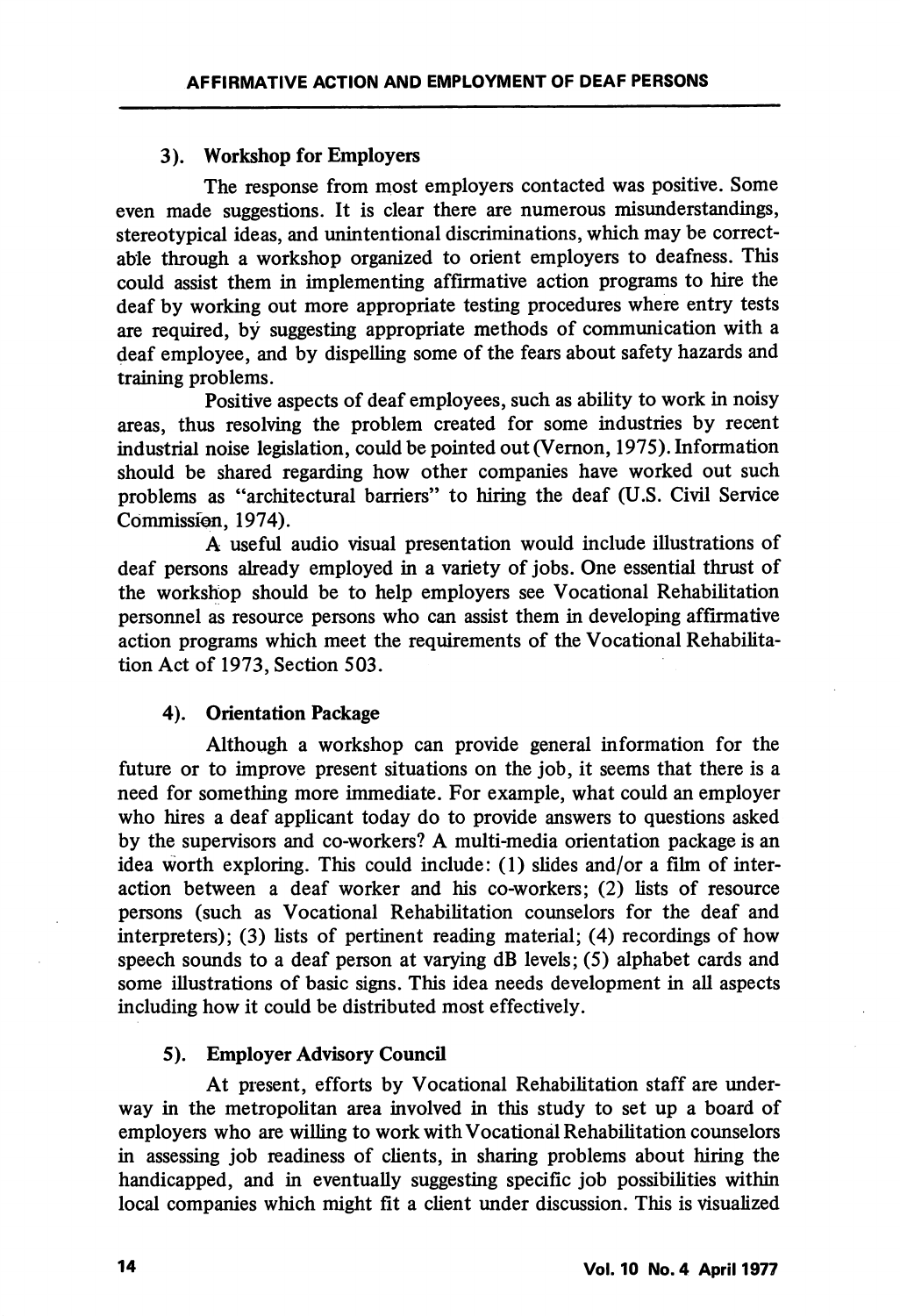as a cooperative effort which could be of benefit to employers, clients, and counselors. Efforts will be made to familiarize employers with the special problems and advantages of deaf employees present.

#### Summary

These are recommendations for improving the current scene in employment of deaf persons. Admittedly, they are based on a limited survey, but it is felt the responses obtained in this survey are representative.

There are definitely steps employers need to make to eliminate current discrimination against the qualified deaf job applicant. There is also a great deal that must be done by professionals working with the deaf to enhance their vocational maturity and skill qualifications and to educate employers. If the deaf job applicant has really acquired optimum vocational and language skills from his home, educational, and prevocational experiences, he will be a highly marketable person with need for very little supportive assistance. This should be rehabilitation's goal.

#### **REFERENCES**

- Bolton, B. Preparing deaf youth for employment. Journal of Rehabilitation of the Deaf, 1975,1, 11-16.
- Hanson, J.H. Some conflicts faced by rehabilitation counselors of the deaf. In A.G. Norris (Ed.), Deafness Annual (Vol. 3). Silver Spring: Pro fessional Rehabilitation Workers with the Deaf, Inc., 1973.
- Jackson, D.G. More jobs for the deaf. Reprint from Research and Demonstration Brief: Deaf Underemployment. Washington, D.C.: U.S. Depart ment of Health, Education and Welfare, 1974.
- Jochem, C.M. Quality education and quality employment. In W.N. Craig and J.L. Collins (Eds.), New Vistas for Competitive Employment of Deaf Persons (Monograph 2). New Carrollton: Professional Rehabilitation Workers with the Adult Deaf, 1970.
- Lauritsen, R.R. An effective placement program for deaf clients. In. W.N. Craig and J.L. Collins (Eds.), New Vistas for Competitive Employment of Deaf Persons (Monograph 2). New Carrollton: Professional Rehabili tation Workers with the Adult Deaf, 1970.
- Lorman, A.M. and Guilfoyle, G.R. The Development of Pre-Vocational Behavior in Deaf Adolescents. New York: Teachers College Press, 1970.
- McHugh, D.F. A view of deaf people in terms of Super's theory of vocational development. Journal of Rehabilitation of the Deaf, 1975, 1, 1-10.
- Phillips, G.G. An exploration of employer attitudes concerning employment opportunities for deaf people. Journal of Rehabilitation of the Deaf, 1975, 2, 1-9.